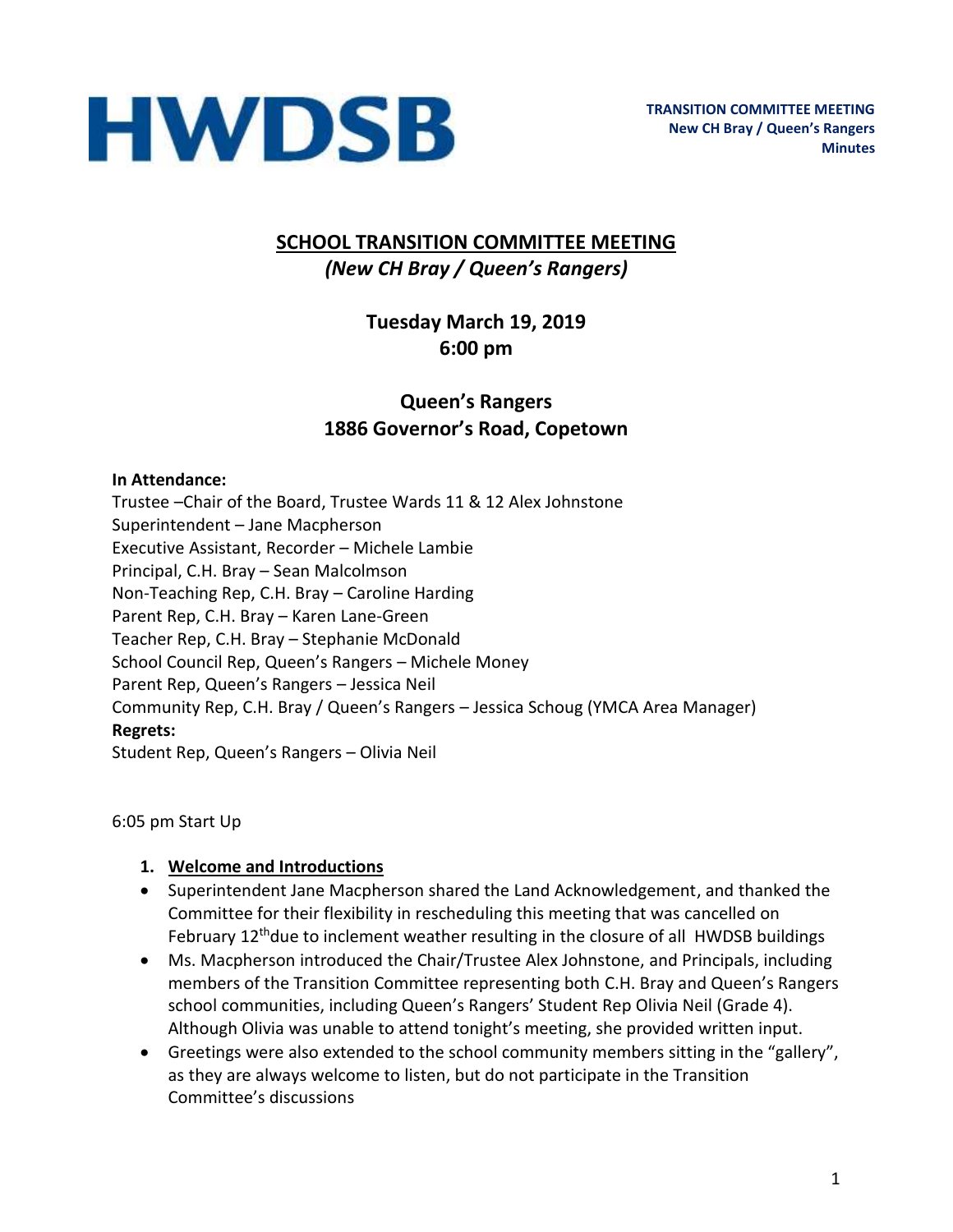• Minutes from these Transition Committee meetings will be posted on the Board's website

#### **2. Information Shared by Staff - Slide Presentation**

Jane Macpherson presented slides that reviewed: Transition Planning; Transition Committee; Map of the Ancaster/Copetown Transitions; Facility highlights; Build Update; Naming of Schools Process; School Closing Ceremonies/Celebrations; and **Transportation** 

#### **Transition Planning & Transition Committee**

- In order to prepare for an effective transition, when the Board of Trustees' decision is consolidation, closure or a major program relocation, the following school year is used for planning and implementation of the Board's decision
- A separate advisory group called a Transition Committee is created to formulate plans at the school level that supports all students, staff, and families to ensure a smooth and successful transition
- Transition Committees are led by the Superintendent of Student Achievement in collaboration with the affected schools' administration
- Transition Committees typically have 3-4 meetings prior to the commencement of the planned transition

### **Transition Maps -** *Queen's Rangers students*

The presentation includes an Ancaster Transition map that shows the new school boundaries and the co-ordination of school closure and consolidation planned for Ancaster over the months/years ahead. As can be seen in the map, **current Queen's Rangers students are in Zones 1, 2 and 3**

- **Zone 1** students who live on, and north, of Powerline Road West **will attend the new school on the Beverly Community Centre** site when it is complete. Starting in September 2019, these students in **Zone 1 will temporarily attend Dr. J. Seaton** until the new school opens
- **Zone 3** students who live south of Powerline Road West will attend the **new school on the CH Bray site** when it is complete. Starting in September 2019, these students in Zone 2 will be temporarily accommodated as follows:
	- **- K-Grade 6**: at the current Queen's Rangers site
	- **- Grades 7-8**: at the new school on the Ancaster Senior site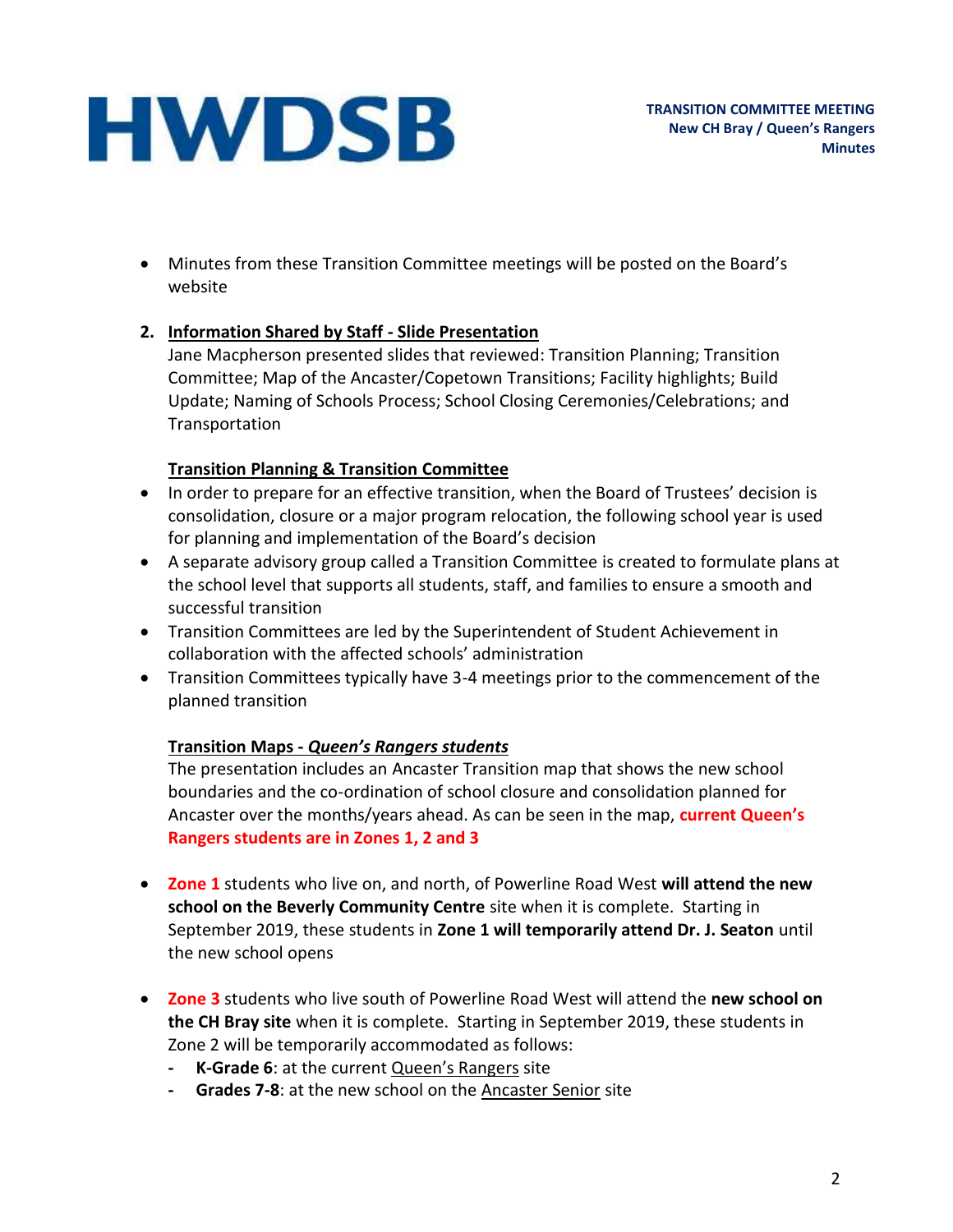• **Zone 2** students will attend the new **school on the Greensville site** when it is complete. During the construction period, these students will have the *option* of **joining the Zone 3 students** *or* **attending Spencer Valley**

#### **Transition Maps** *– C.H. Bray students*

As can be seen in the map, **current C.H. Bray students are located in Zone 4** and will be accommodated in the new school on the C.H. Bray site.

- During the construction period, the new school students **Zones 3 and 4** will be temporarily accommodated as follows:
	- **- K-Grade 6**: at the current Queen's Rangers site
	- **- Grades 7-8**: at the new school on the Ancaster Senior site

#### **Build Update**

- Site plan approval has been received from the City of Hamilton
- Building permit application has been submitted
- Once the building permit is received, the request for tenders commences
- Currently on track to secure a construction company for this Spring
- Duration for construction of an elementary schools typically takes 12-16 months
- Please visit the Construction Updates section on the HWDSB's website for updates and more information about school consolidation plans: **http://www.hwdsb.on.ca/about/school-renewal/construction/**

#### **Naming of Schools Process**

*The Naming of School process will begin under the following circumstance:*

- A new build due to growth
- Closure of two or more schools and consolidation into a new build
- Board approved motion

#### **Mandate of the Naming Advisory Committee**

- The purpose of the Naming Advisory Committee is to meet and scrutinize the potential names submitted through public consultation (45 day period)
- Review current HWDSB schools' names
- Provide a report to the appropriate meeting of Trustees, listing up to (3) names for the school
- Currently, our Board is seeking public consultation through the media and HWDSB website using a survey that outlines the criteria requirements. Completion date for the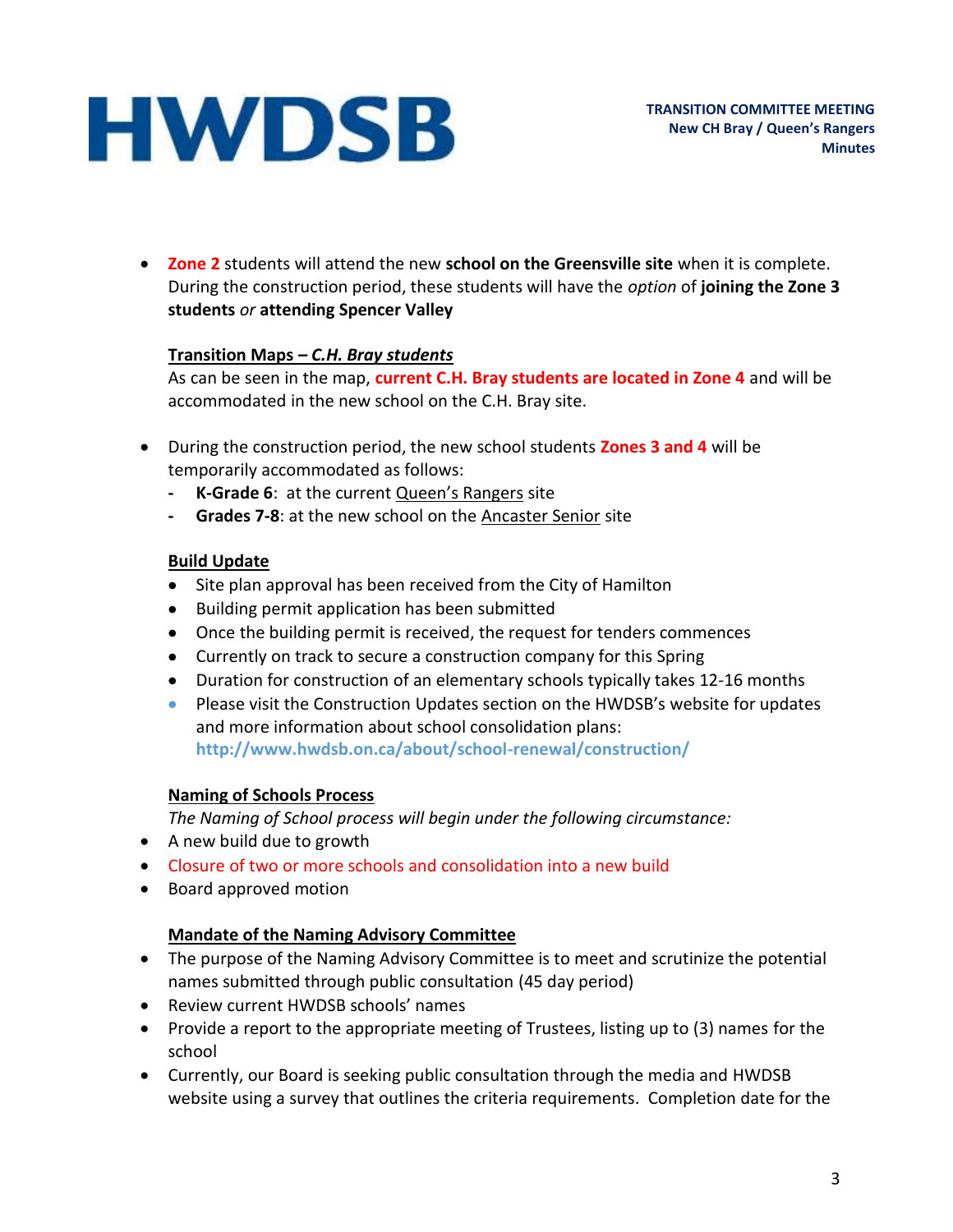survey is Friday March 22<sup>nd</sup> at 4:00 pm. <https://www.surveymonkey.com/r/HWDSB2019SchoolNamingConsultations>

#### **Naming Advisory Committee**

*The Naming Advisory Committee should consist of the following voting members:*

- (2) school Council representatives from any school in whole or in part affected by a name change or new school construction
- (2) Home and School Association representatives, where they may exist
- Representative from Hamilton Public Library and/or local historical society
- (1) teacher from each impacted school
- (2) student representatives (Grades 7-8)
- Community Representative (neighbourhood association, Business Improvement Area, etc.)

#### **School Closing Ceremonies/Celebrations**

- Guidelines for School Closure Ceremonies for HWDSB, follows the Special Events Protocol
- *The Closing Ceremony and Celebration may be combined as this is a school based decision*

#### **School Closing Ceremony:**

- This event would occur during the school day, involving various HWDSB staff *(as per Admin Memo SO 52:Special Events Protocol)*
- A school closure ceremony (full-school or grade assemblies) for Elementary schools should take place in the *last two weeks of June*
- *Students should play a major role in organizing this ceremony*
- Principals must include members of Executive Council, including the Director and Chair of the School Board and their school Trustee as part of the ceremony. Principals must refer to the Special Events Protocol in planning this event
- Member(s) of this committee should participate in this sub-group

#### **School Closure Celebration:**

- This event would occur after school (and could be hosted in partnership with an alumni association, School Council and/or Home and School Association)
- Typically these celebrations should take place in *May/June*

#### **Transportation**

• Parents will receive letters the first week of August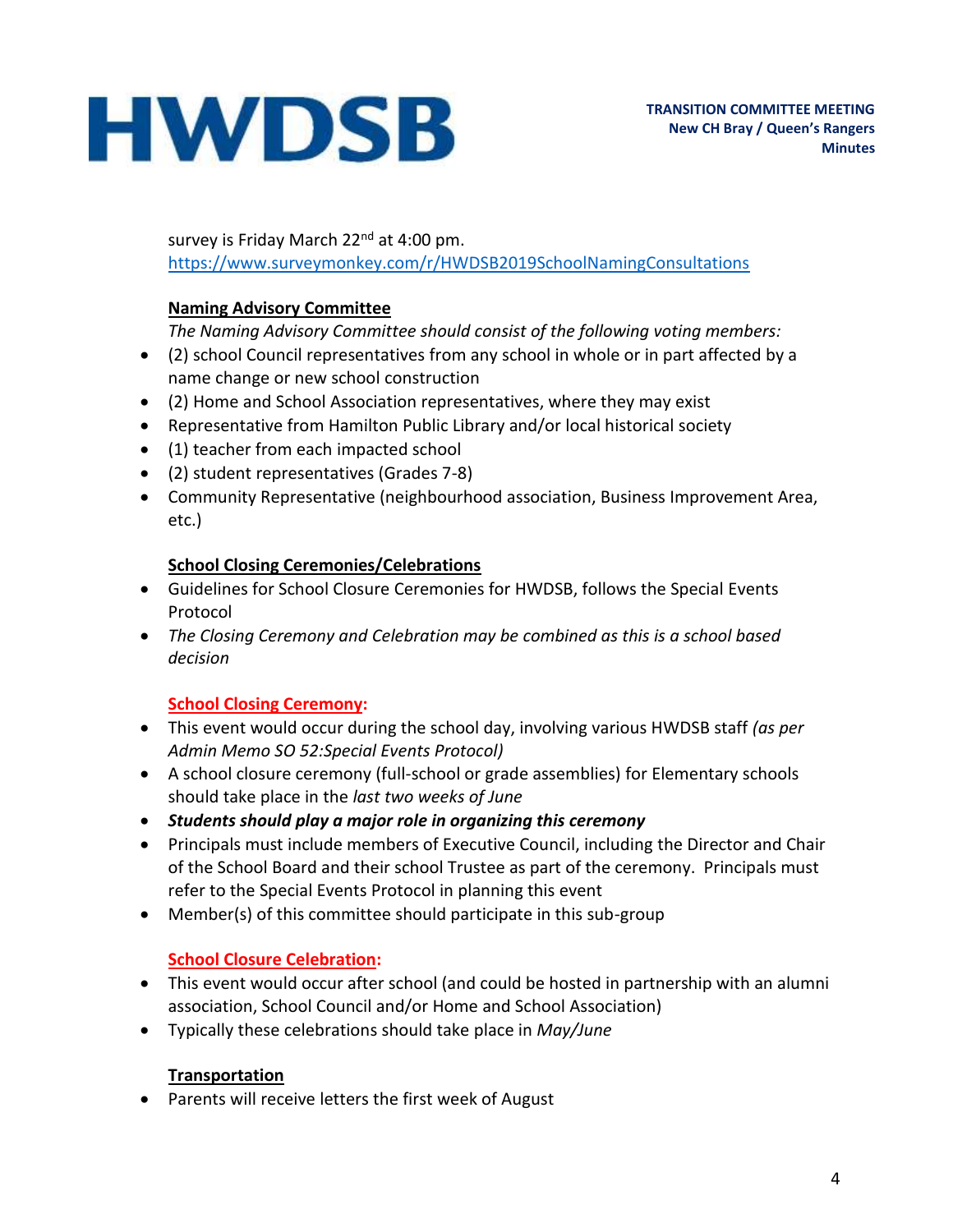- Parents can begin to call HWSTS after June  $1<sup>st</sup>$ , if they have any specific transportation questions
- All students who qualify for transportation will receive yellow and black busing
- Elementary and Secondary letters are mailed to families at the same time

#### **3. Small Group Activity for Feedback/Questions**

- The C.H. Bray and Queen's Rangers' representatives broke into their own groups to discuss items to be brought forward at the next Transition Committee meeting
- Following this activity, the Transition Committees came together and shared their priority lists of concerns with each other, including the gallery

#### *C.H. Bray Transition Committee*

- **Activities:**
	- **-** Cake Raffle
	- **-** Grade 6 Play Day
	- **-** Family Picnic
	- **-** Sports: Baseball; Track; Cross Country; Swimming; Volleyball; Basketball
	- **-** Carol Sings
	- **-** Choir
	- **-** Checkers
	- **-** Skating
	- **-** Food Days: Pita Pit; Pizza; Popcorn; Yogurt
	- **-** Halloween Parade
	- **-** Kindergarten Buddies; Lunch Helpers
	- **-** Carrington Place: Connections; Pen Pals
	- **-** Bus Patrollers
- **Student Life:**
	- **-** Recycling
	- **-** Thankful Tree
	- **-** Announcements
	- **-** Toy/Mitten Drive
	- **-** Poinsettia Sales
	- **-** Mom/Dad's Day in Kindergarten
	- **-** Bus Patrollers
- **Communication:**
	- **-** Website (school)
	- **-** Facebook (Parent-run)
	- **-** Emails/Phone Calls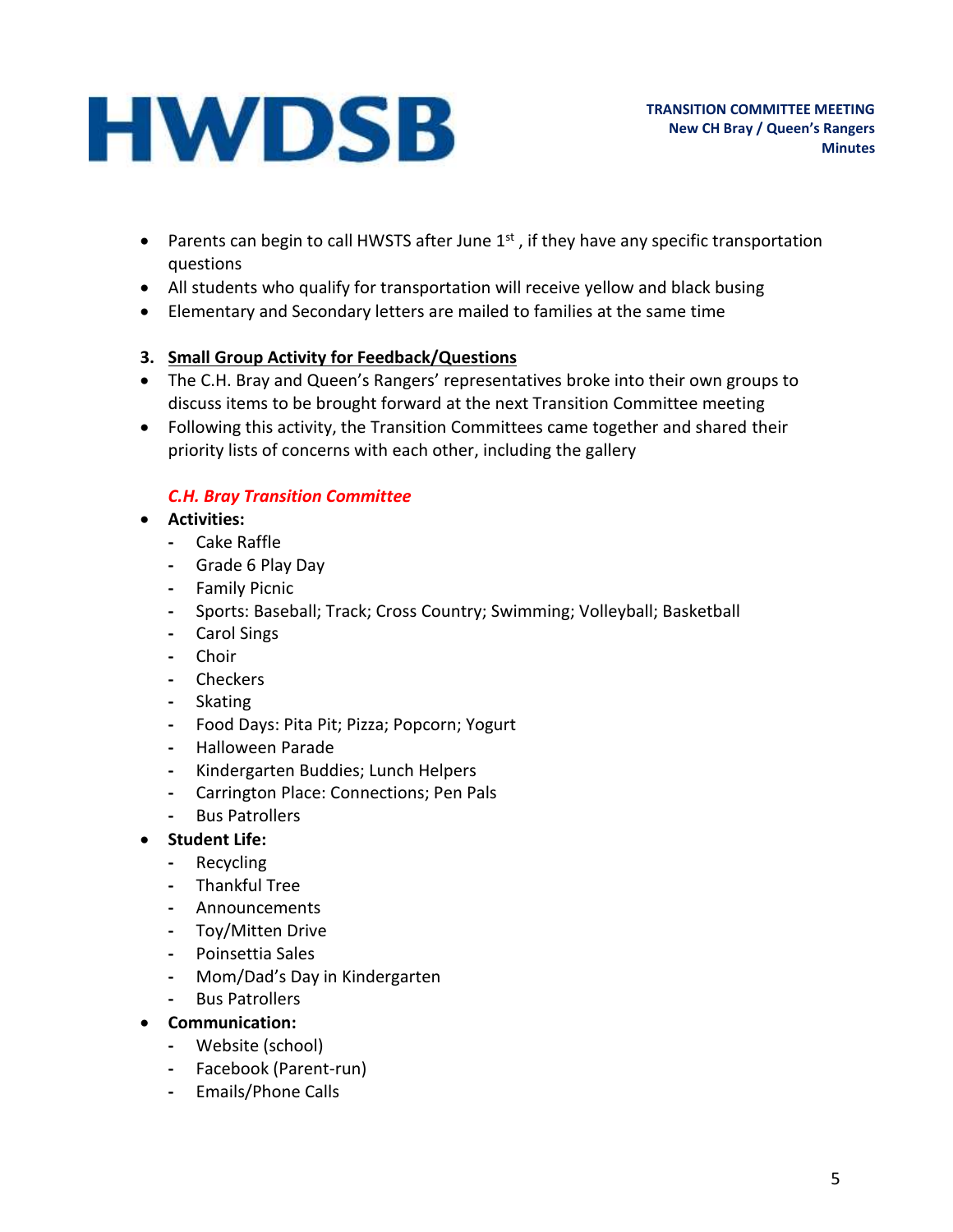- **-** Letters Home
- **-** Agendas (continue to use
- **-** Bus Patrollers
- **Shared Activities:**
	- **-** Farewell Ceremony Invite opposite school
	- **-** Invite to Picnic
	- **-** Play Day at Queen's Rangers
	- **-** Houses (for next year)
	- **-** Plan shared activities to include Dr. Seaton students
	- **-** Pen Pals between grades Skype

#### *Queen's Rangers Transition Committee*

- Day time transition activities *must* be coordinated with the Dr. Seaton Transition Committee or host in the evening
	- **- Parent consideration:** parent relations need to be considered
	- **- Primary students considerations:** able to form relationships
	- **- Student Rep Olivia Neil** forwarded suggestions: try to have a few Queen's Rangers' students in each class; have a Welcoming Ceremony in September; in summer send the students a class list with their new teacher's name so they won't be so nervous on the first day; the new school should be named "Bray Rangers"
	- **- Student groupings/student reassurances:** team building activities; identify the possibility that there may not be a Queen's Ranger familiar face i.e. teacher

#### • **Activities:**

- **-** Use Food Trucks: Lions
- **-** French Café
- **-** Lynden Lions & Copetown
- **-** Skating
- **-** Food Days
- **-** Halloween Dance-a-thon
- **-** Wonder Buddies
- **-** Angels of Hope
- **-** Food Donation family donation to support a child

#### • **Shared Activities:**

- **-** Shared Play Day
- **-** M.I. Day
- **-** Pen Pals? Queens Rangers sends letters to C.H. Bray students
- **Student Life:**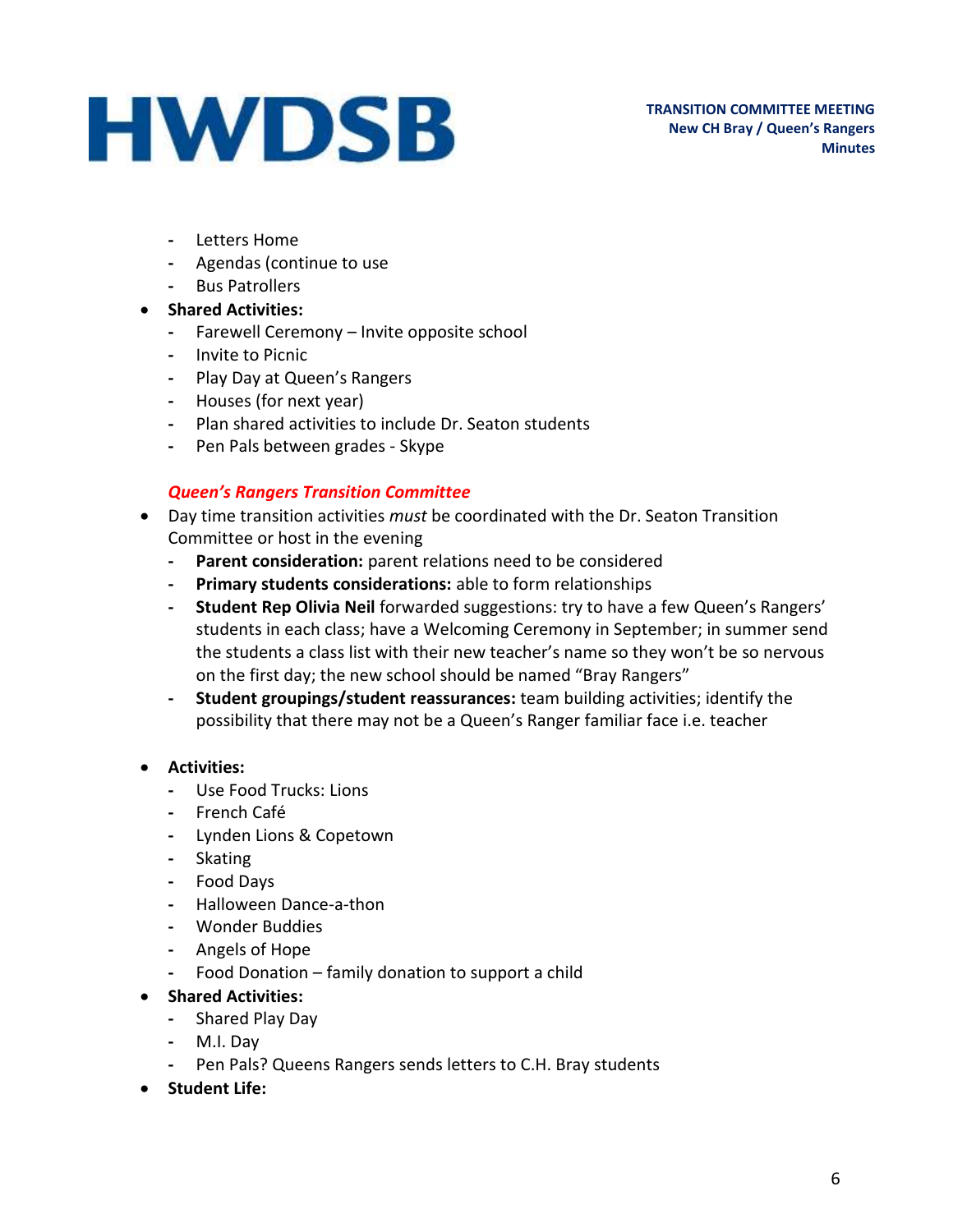**TRANSITION COMMITTEE MEETING New CH Bray / Queen's Rangers Minutes**

- **-** Swim Team
- **-** Glee Club performs in the community
- **-** Cross Country; Track & Field
- **-** Milk Days
- **-** Wing Ding
- **-** Christmas Lunch
- **-** Mother's Day Tea

#### **Question & Answer**

#### **Q1. How can the Board say that construction will begin in spring, when the CH Bray facility will not be demolished until the end of June?**

A1. In spring the construction process will begin, meaning that measurements and mapping of the new school will take place, including securing construction areas. The target for the actual build will not occur until June, unless there are unforeseen construction delays, due to weather etc.

#### **Q2. Queen's Rangers School has never had a problem with driver shortages, but with so few Queen's Ranger students remaining, and the larger population going to Dr. Seaton, this may become a factor.**

A2. The HWSTS manages the drivers, gathering eligible riders' data to determine the requirement needed to fill the routes by their approved carriers, for both rural and urban areas. It is important to note that Transportation is currently under review, investigating ways to maximize the buses/drivers, to minimize the strains that the provincial driver shortage is having upon our school communities. Consequently, the Board and HWSTS are examining Bell Times across the Board, as it directly impacts bus pickup/drop off, to avoid duplication and reduce student ride times. Also, we are hoping for solutions on the provincial level, including sharing buses with other Boards.

#### **Next steps**

- Superintendent Jane Macpherson will take away questions raised at this meeting for further follow up with the Board's Central Transition Committee
- For the upcoming meeting, the agenda will be comprised of the questions and areas of concerns presented tonight, and organized into categories for the Transition Committee to work through as a cohesive group for concrete planning
- Additional agenda items for the next meeting will include: construction updates; school Closing ceremony and school Closure Celebration dates